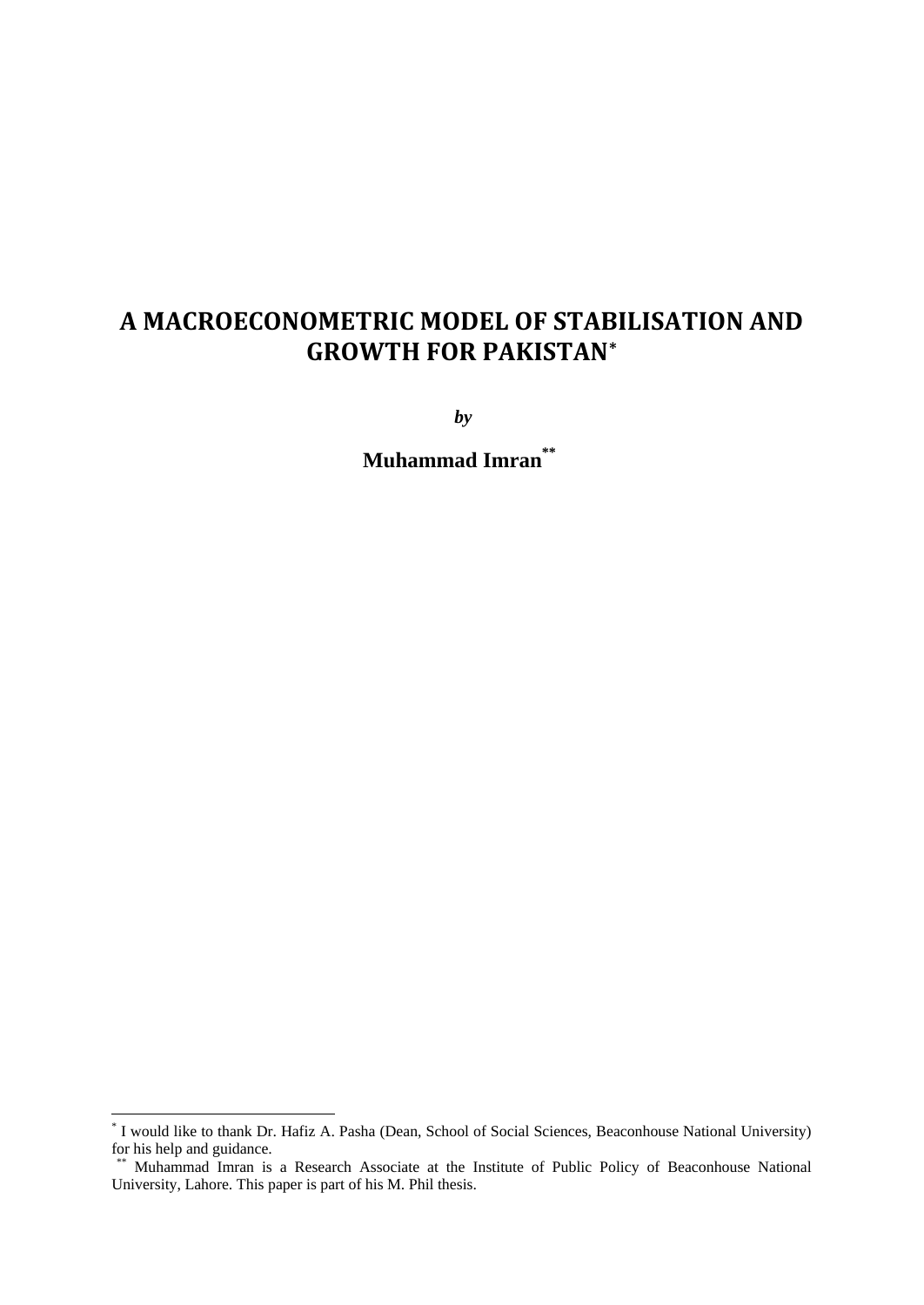# **Abstract**

The paper develops a structural simultaneous equations macroeconometric model for Pakistan using the Keynesian open macroeconomic framework in a mediumterm setting. The model consists of a number of blocks on the real sector, price level, public finances, monetary policy, external sector, employment and poverty respectively. The model is estimated over the period 1980-81 to 2008-09, using the OLS technique. *Ex-*post simulation of the model produces satisfactory results. Forecasting with the model over the next three years reveals the potential trade off between inflation and growth. Recommendations are then made on the optimal choice of policies such that trade-off can be minimised from the viewpoint of impact on employment and poverty. It turns out that fiscal policy involving a jump in public investment produces better results than an expansionary monetary policy or adjustment in the exchange rate.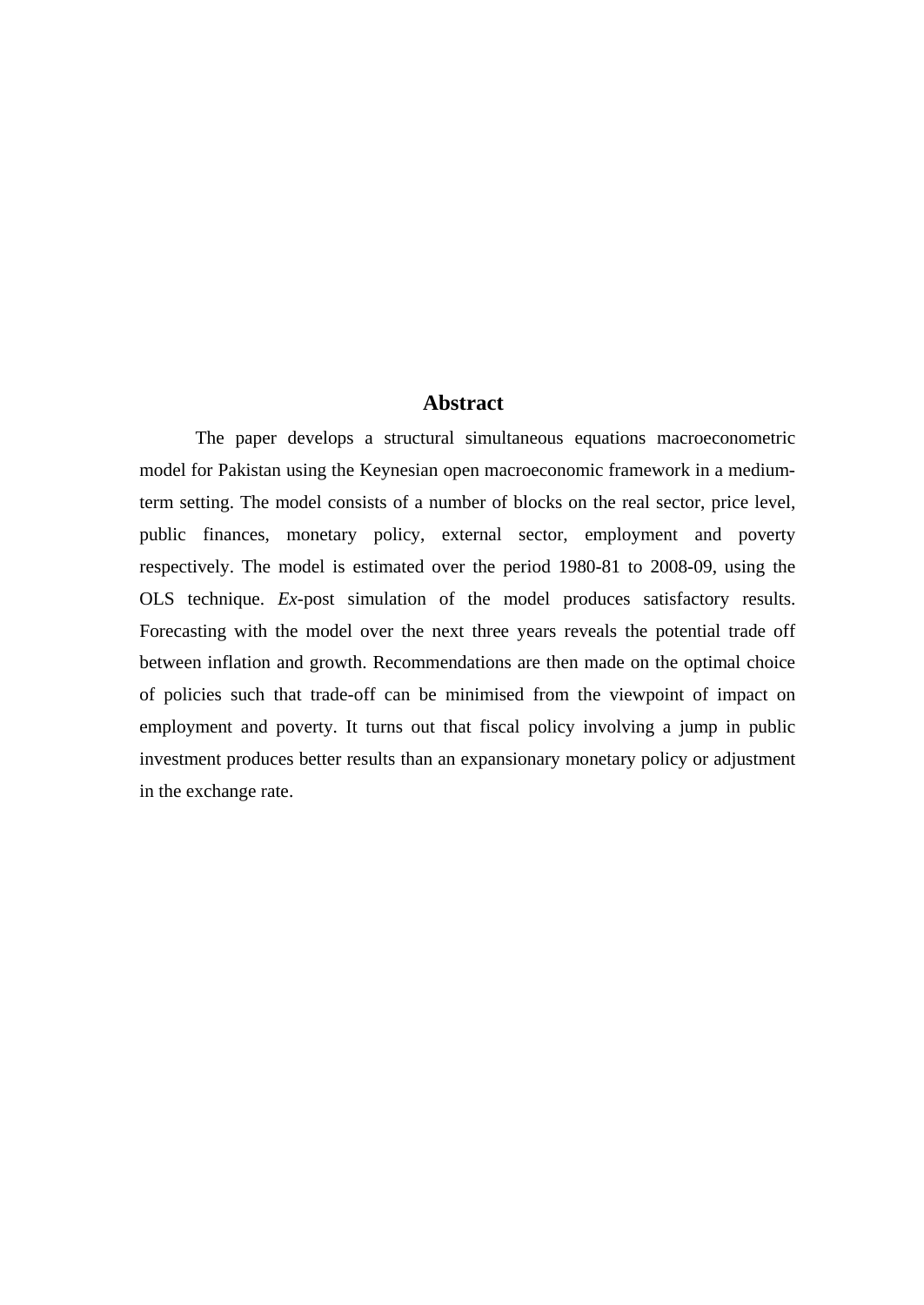# **1. INTRODUCTION**

The economy of Pakistan is going through a period of low growth and high inflation. During the last three years the GDP growth rate has averaged at 3 percent and the rate of inflation at 14.5 percent. The consequences have been increasing unemployment and rapidly rising poverty.

The objective of this paper is to set up a macroeconomic model of Pakistan such that various policy options can be examined for raising significantly the growth rate of the economy once again. The model will highlight the trade-off of pursuing a high growth strategy with respect to the rate of inflation and the size of the deficits on the fiscal account and in the current account of the balance of payments. This will demonstrate the feasibility and sustainability of such a strategy in the Pakistani context. An attempt will be made to identify within this trade-off, the strategy which impacts less on poverty and unemployment.

The paper consists of five sections that are organized as follows. Section II presents the literature review and summarizes the various approaches that have been adopted for stimulating the economy in a period of low growth. Section III gives the specification and the estimated equations of the model. Section IV gives the results of the simulations. Section V presents the conclusions.

# **2. LITERATURE REVIEW**

The literature on stabilisation and growth is rich and based on the experience of various developing countries. A number of authors highlight the fact that macroeconomic policies in developing countries often tend to be pro-cyclical, which exacerbate, rather than alleviate, the adverse impact of the downturns on the long-run growth path [Lane (2003) and Ilzetzki and Végh (2008)]. As opposed to this, developed countries are more prone to follow countercyclical fiscal and monetary policies to emerge from recessions, as described by Walsh (2009) and Lane (2003). During the recent financial crises most developed countries, including the USA, have followed such policies. Many developing countries, like India and China, has also provided a strong fiscal stimulus to raise the growth rate in the short run.

At the individual policy level, there is hardly any unanimity on the use of which macroeconomic policies should be used to stimulate growth. There is some disagreement on whether the stabilisation and growth policies should be formulated actively [Auerbach (2005)] or the automatic stabilisers should be allowed to work [Perry (2008)]. Various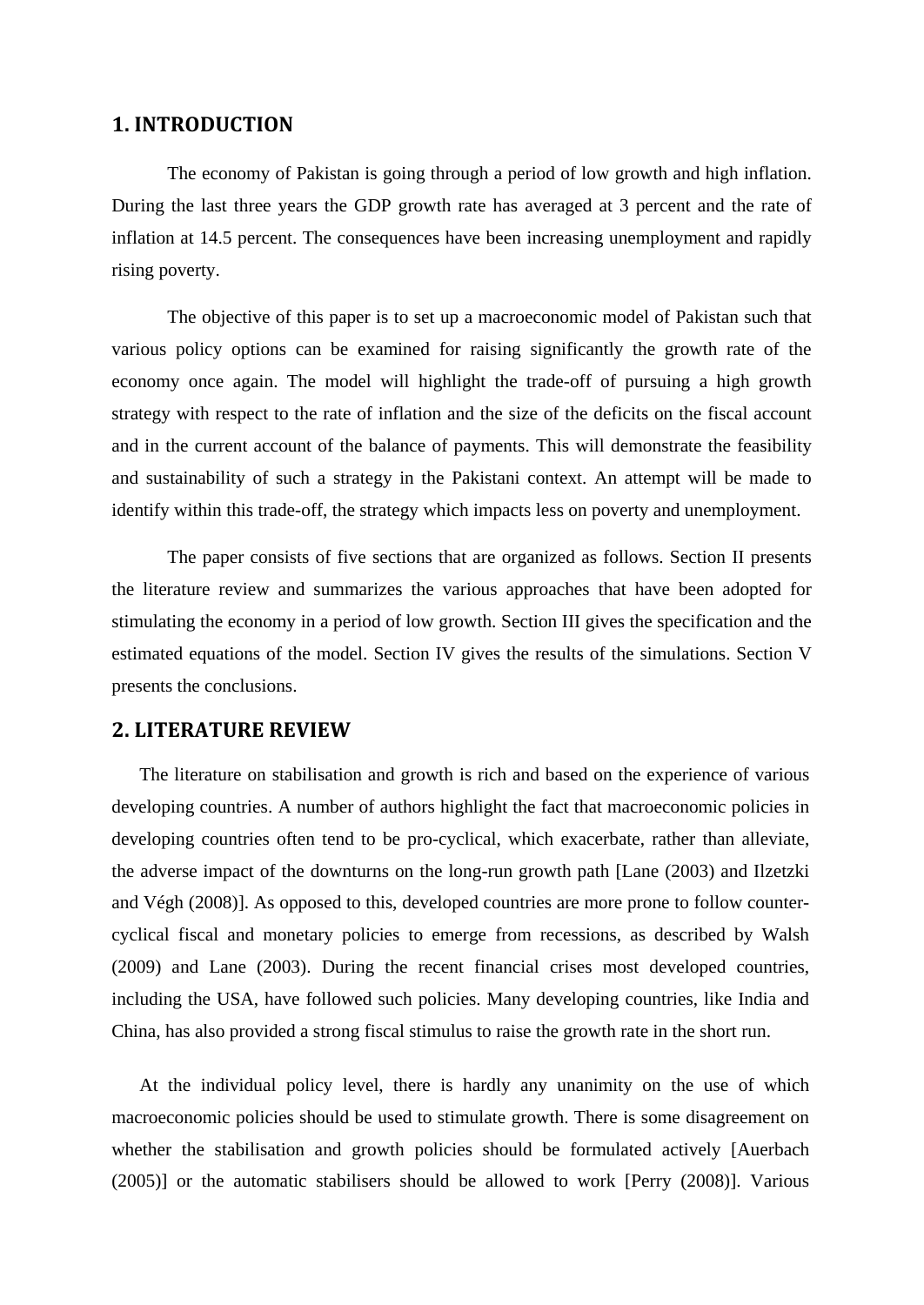discretionary policies have been discussed in the literature [LAM (2005); Hossain and Chowdhury (1996); Federal Reserve Bank of Kansas City (2002); Ilzetzki and Végh (2008); Perry (2008); Lane (2003); and Walsh (2009)].

During the last two decades, the role of IMF Programs on the process of economic stabilisation and growth has been extensively studied. Most studies reach the conclusion that the IMF stabilisation programs hardly lead to any increase in economic growth [Allen (2004); Haque and Khan (2002); and Taylor (1988)], rather in some cases it is found that they reduce growth [Barro and Lee (2003); Mussa and Savastano (1999); Doroodian (1993); and Hutchison (2004)]. However, these programs appear to have greater impact on reducing the budget deficit and current account deficit as well as the rate of inflation [Dreher (2004) and Haque and Khan (2002)].

# **3. SPECIFICATION AND ESTIMATION OF THE MODEL**

The model uses Keynesian open economy macroeconomic framework in a medium term setting. A key feature of the model is its level of aggregation. On the one hand, the model is sufficiently detailed to give a reasonably complete account of the behaviour of the main macroeconomic variables of the Pakistani economy, on the other hand, it is kept relatively small to facilitate estimation and simulations. The model attempts to capture the effect especially of fiscal, monetary, and exchange rate policies.

### **3.1 The Structure of the Model**

The model contains 18 equations: 11 behavioural equations and 7 identities in six blocks. Including exogenous and policy variables, there are 40 variables in the model. The model is based on the Keynesian aggregate demand framework and output of the economy is driven by aggregate demand. The focus in Pakistan is on demand management first to cut-down inflation rate and second to control the current account deficit given the limited foreign exchange reserves. Aggregate demand is derived by summing the main expenditure components of GDP. These components are either expressed by behavioural equations or are exogenously determined.

#### *Data Sources*

The time period of the model estimation is 1980-81 to 2008-09. Over this period, the data for the GDP and many macroeconomic series is based on two base years: the first base year is the 1980- 81 and the second base year is 1999-2000. Therefore, the data for these series is, first, made consistent on the 1999-2000 base year using the standard splicing technique and secondly the data for the GDP components are made consistent to meet the basic national income accounts identity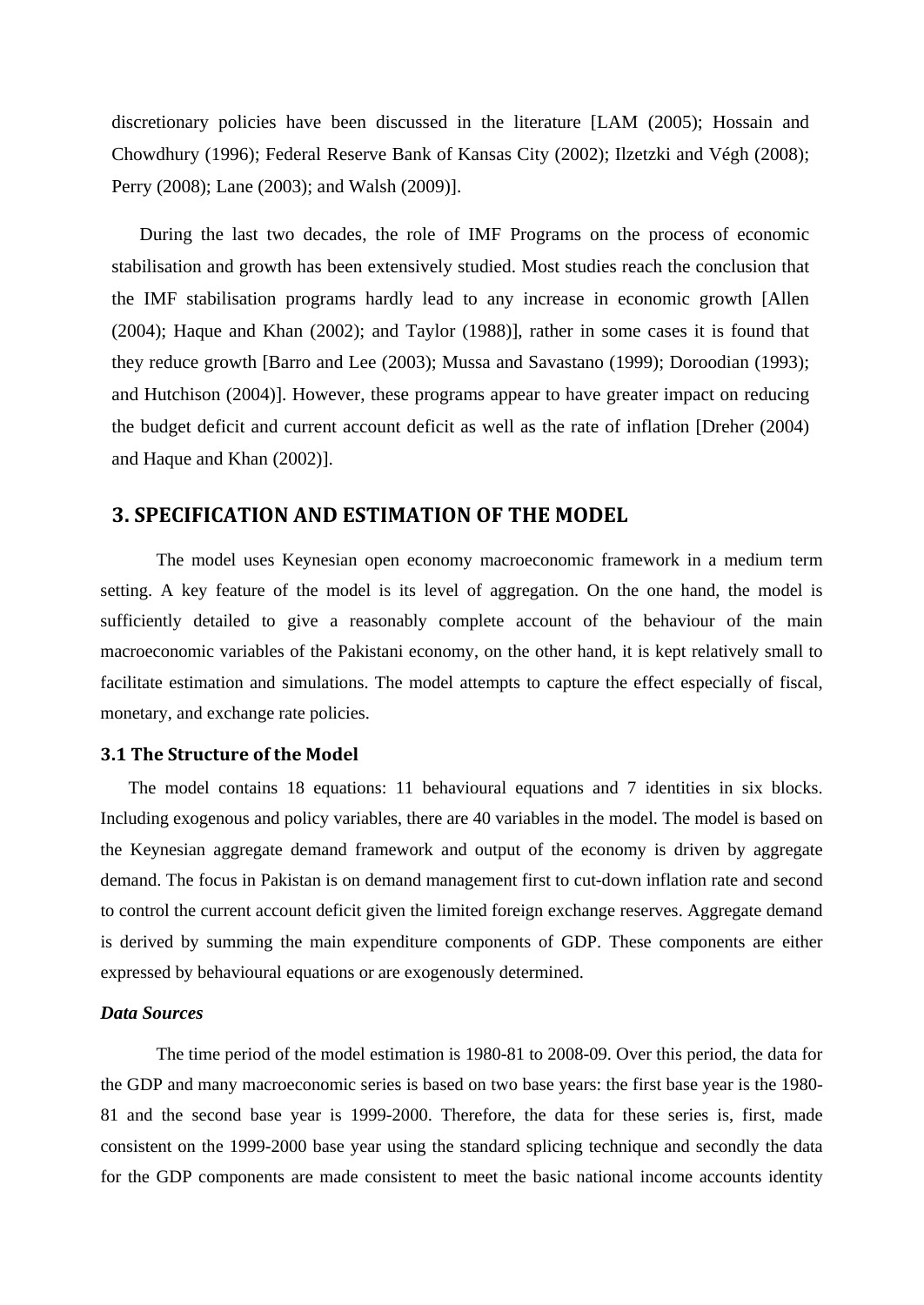given in equation (1). Any discrepancy in the identity was met through the adjustment in private consumption expenditure. The data is collected from the various Pakistani sources, like the *Economic Survey, FBR Year Book; Handbook of Statistics on Pakistan Economy, SBP Annual Report,* and *SBP Statistical Bulletin* and international sources, like the *World Development Indicators (Online version)* and *International Financial Statistics 2009 (Online version).*

#### **I. The Real Sector**

#### The basic **Keynesian Identity** is

= + + + + − + ∆ … … … … … … … … … (1)

where,

*Y =* Gross Domestic Product  $C_P$  = Private Consumption Expenditure  $C_G$  = Government Consumption Expenditure  $I_P$  = Private Fixed Investment  $I_G$  = Public Fixed Investment *X =* Expenditure on Exports of Goods and Services *M* = Expenditure on Imports of Goods and Services  $\Delta S$  = Change in Stocks

The national identity from the national accounts is the starting point for specifying the macroeconometric model, it is the basic accounting identity and is the IS part of the IS-LM model. In the following, the specification of the underlying equations is presented, starting with private consumption expenditure.

#### *Private Consumption Expenditure*

The private consumption expenditure  $(C_P)$  function takes the following form:

$$
C_P = C_P(Y_M(1-\bar{t}), C_{P-1}) \dots \dots \dots \dots \dots \dots \dots \dots \dots (2)
$$

relating real private consumption expenditure,  $C_{P}$ , to real disposable income  $Y_d$  and one year lagged private consumption expenditure.

The estimated equation is as follows:

$$
lnC_P = -0.1320 + 0.4430lnY_D + 0.5585lnC_{P_{-1}}
$$
  
\n
$$
(-0.416) (3.247)^{*1} (4.261)^{*}
$$
  
\n
$$
Required R^2 = 0.991, DW-Stat = 2.074
$$
  
\n
$$
F\text{-ratio} = 954.602
$$

#### *Public Consumption Expenditure*

The public consumption expenditures  $(C_G)$  is a policy variable and specified exogenously in the model as

<span id="page-4-0"></span><sup>&</sup>lt;sup>1</sup> The asterisks  $*, **$ , and  $***$  in the equations denote that the coefficients are significant at the 1, 5, and 10 percent level of significance respectively.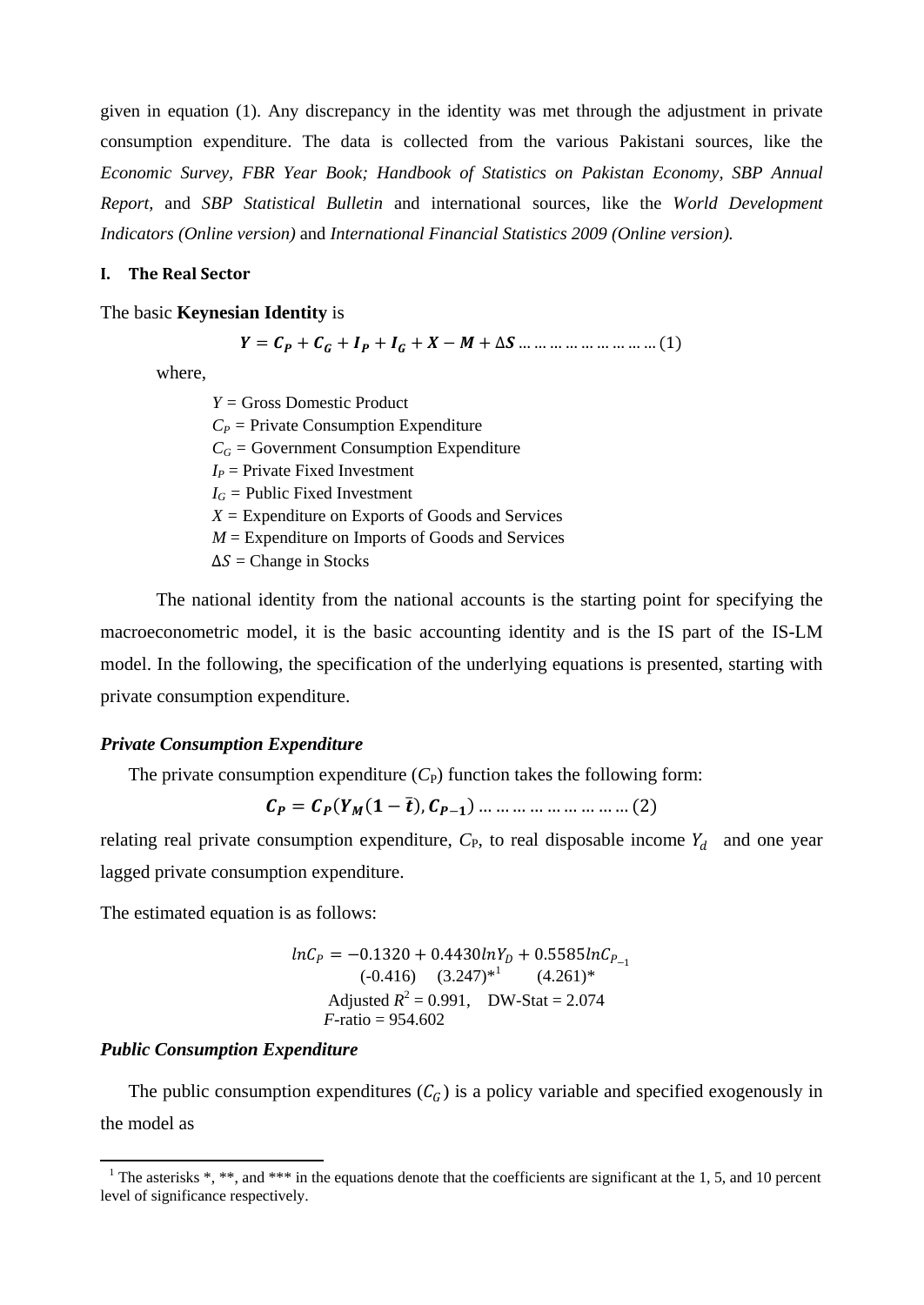$$
\mathcal{C}_G = \overline{\mathcal{C}}_G \dots \dots \dots \dots \dots \dots \dots \dots \dots (3)
$$

## **Private Investment**

The private fixed investment  $(I_P)$  is entirely behaviourally determined, as follows:

In this functional form, real private investment depends upon the real income  $(Y_M)$ , the real rate of interest  $(\bar{r})$ , which is given exogenously; and the relative domestic price of the imported capital goods  $\left(\frac{\overline{UVICM}}{P_A}\right)$  multiplied by the nominal exchange rate,  $\varepsilon$ , defined as the unit value index of capital imports (UVICM) divided by the domestic price level  $(P_d)$ ; Public investment  $(\overline{I_G})$ , is taken as another explanatory variable to see whether it crowds-in or crowds-out private investment.

The estimated equation is as follows:

$$
lnI_P = -7.8732 + 1.2654lnY_M - 0.0079r_{-1} - 0.1167ln\left(\frac{UVICM \cdot \varepsilon}{PD}\right) + 0.1363ln\overline{I_G}
$$
  
\n(-6.1351)\* (21.295)\* (-2.017)\*\* (-3.192)\*  
\nAdjusted  $R^2 = 0.984$ , DW-Stat = 1.560  
\n*F*-ratio = 345.225

#### **Public Investment**

Public investment is another policy variable and is exogenously determined as follows:

 $I_G = \overline{I}_G$  ... ... ... ... ... ... ... (5)

# **Expenditure on Exports of Goods and Services**

The expenditure on exports of goods and services takes the following form:

where  $Y_W$  is the world income and the relative competitiveness of the Pakistani goods in the international market is measured by  $\frac{\overline{UVIX}}{P_d}$ , defined as the domestic unit value index of exports (*UVIX*) divided by the domestic price level  $(P_d)$ .

The estimated equation is as follows:

$$
lnX = 1.2712 + 0.6925lnY_W + 0.0793ln\left(\frac{UVIX \cdot \varepsilon}{PD}\right)_{-1} + 0.3666lnX_{-1}
$$
  
(2.606)\*\* (2.929)\* (0.307)  
Adjusted  $R^2 = 0.973$ , DW-Stat = 2.125  
*F*-ratio = 194.169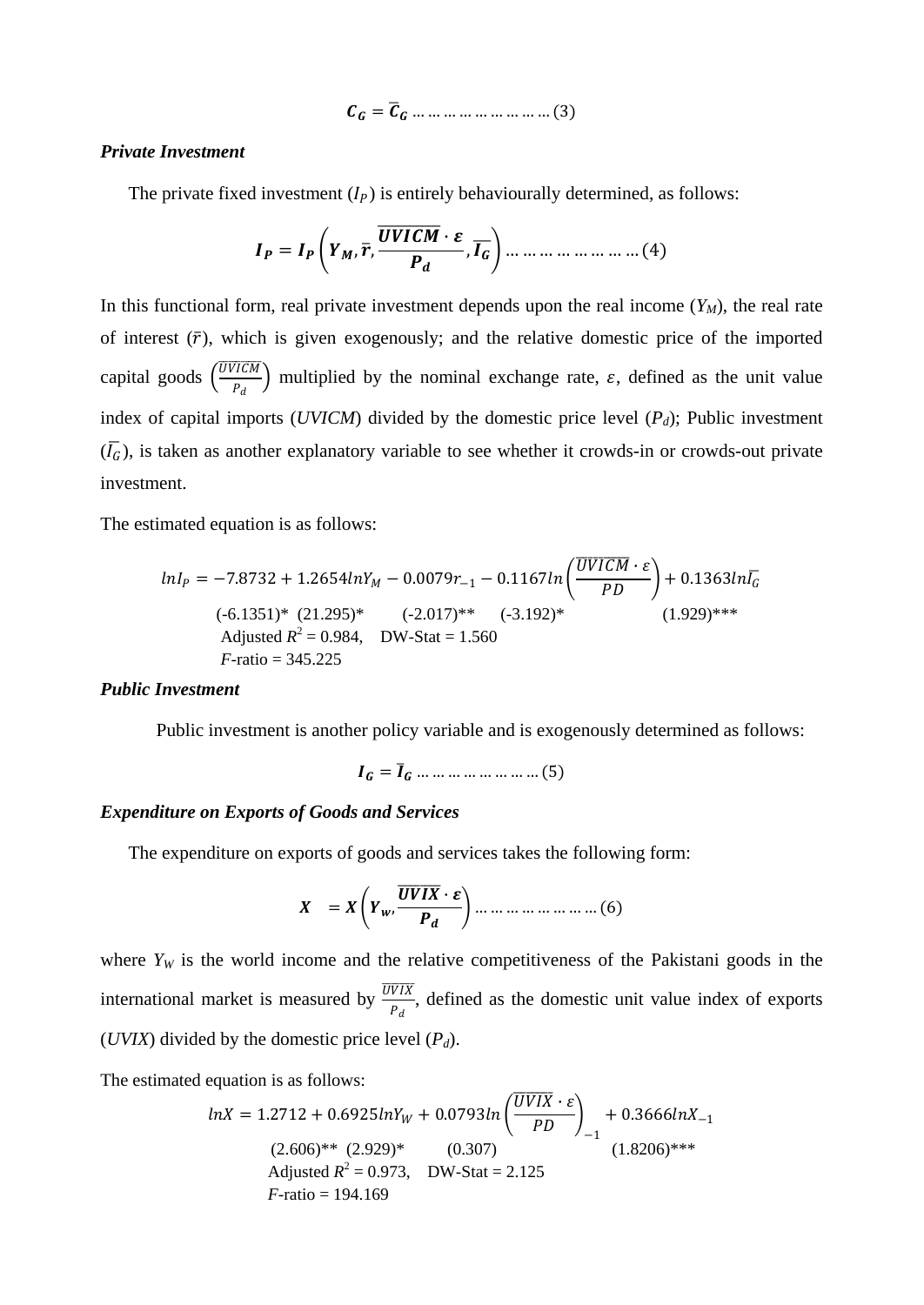## *Expenditure on Imports of Goods and Services*

The expenditure on imports of goods and services takes the following form:

$$
M = M\left(Y_M, \overline{r}, \frac{\overline{UVIM} \cdot \varepsilon}{P_d}\right) \dots \dots \dots \dots \dots \dots \dots \dots \dots (7)
$$

with real income  $(Y_M)$ , the real interest rate  $(\bar{r})$ , and the relative domestic price of imported goods  $\left(\frac{UVIM}{P_A}\right)$  $\frac{\nu_{\text{tot}}}{P_d}$ ). The relative price is defined by the ratio of the unit value index of imports to the domestic price level. The real interest rate, in this equation, captures the affect of interestsensitive imports, like capital goods.

The estimated equation is as follows:

$$
lnM = 2.3816 + 0.7271lnY_M - 0.0134r_{-1} - 0.2624ln\left(\frac{UVIM \cdot \varepsilon}{PD}\right)
$$
  
(1.350) (6.164)\* (-2.459)\*\* (-1.394)  
Adjusted  $R^2 = 0.954$ , DW-Stat = 1.186  
*F*-ratio = 80.480

## *Change in Stocks*

Change in stocks is exogenously given to the model,

$$
\Delta S = \overline{\Delta S} \dots \dots \dots \dots \dots \dots \dots (8)
$$

#### **II. The Price Level Block**

#### *The Domestic Price Level*

The domestic price level assumes the following functional form:

$$
\boldsymbol{P}_d = \boldsymbol{P}\left(\frac{\overline{MM}}{Y_M}, \overline{UVIM} \cdot \boldsymbol{\varepsilon}, \boldsymbol{P}_{d-1}\right) \dots \dots \dots \dots \dots \dots \dots \dots (9)
$$

In this equation, the domestic price level,  $P_d$ , depends on the ratio of the money supply,  $MM$ , to the real income,  $Y_M$ ; on the domestic unit value index of imports,  $UVIM$ , multiplied by the nominal exchange rate,  $\epsilon$ , and the one year lagged domestic price level. In this equation, the variable  $MM/Y_M$  captures the impact of relative monetization of the income on the domestic price level and it is assumed to affect positively. The term *UVIM* captures impact of imported inflation and the one year lagged domestic price level variable reflects the impact of the price expectations in the economy.

The estimated equation is as follows:

$$
lnPD = 1.0909 + 0.1072ln\left(\frac{MM_{-1}}{Y_M}\right) + 0.2176ln\overline{UVIM} \cdot \varepsilon + 0.5686lnPD_{-1}
$$
  
(3.424)\* (2.124)\*\*(7.338)\*  
Adjusted  $R^2 = 0.9995$ , DW-Stat = 2.721  
*F*-ratio = 10651.060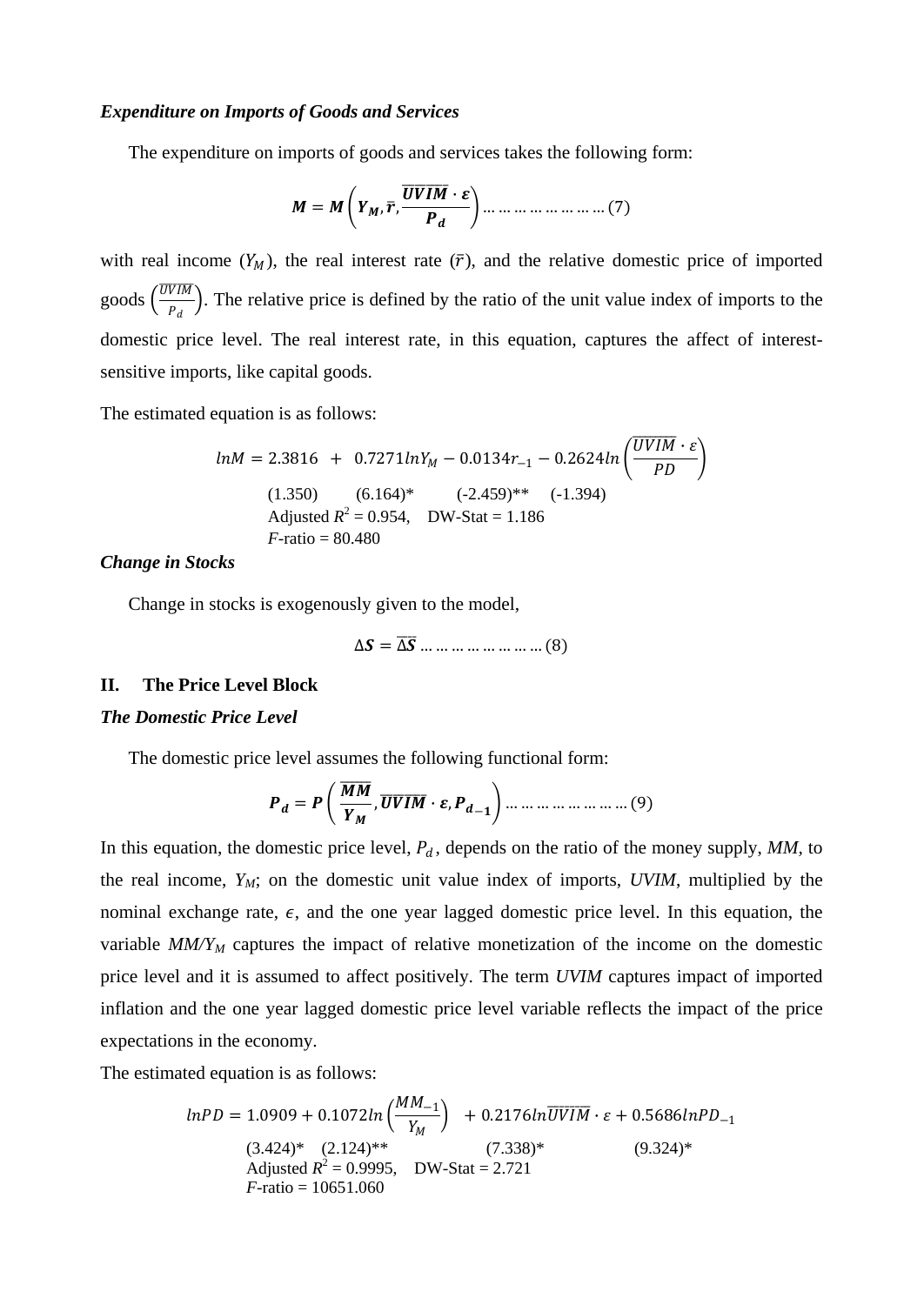# *The Food Price Level*

The food price level is another important price variable because it has very strong impact on poverty. It assumes the following functional form:

$$
P_f = P(P_d) \dots \dots \dots \dots \dots \dots \dots (10)
$$

The estimated equation is as follows:

$$
lnP_f = -0.1830 + 1.045lnP_d
$$
  
(-5.568)\* (124.584)\*  
Adjusted  $R^2 = 0.999$  DW-stat = 1.896  
*F*-ratio = 14299.020

# **III. The Fiscal Sector Block**

#### *Government Revenue (RTR)*

Government revenue assumes the following functional form:

= (, ) … … … … … … … … (11)

relating the real total revenue collection, *RTR*, to the main elements of the tax bases – the aggregate economic activity, *YM*, and imports of goods and services, *M*.

The estimated equation is as follows:

$$
lnRTR = -4.179 + 1.029lnY_M + 0.138lnM
$$
  
\n
$$
(-5.677)^* (12.441)^* \qquad (1.731)^{**}
$$
  
\n
$$
ext{adjusted } R^2 = 0.978
$$
  
\n
$$
F\text{-ratio} = 188.459
$$

*Total Government Expenditure (PUEA)*

= [( ���� + ���) ∙ ⁄] … … … … … … … … (12)

*PUEA* depends upon the government consumption expenditure and public investment, as given in the national income accounts.

The estimated equation is as follows:

$$
ln(PUEA) = -132067.6 + 1.563ln[(\overline{IG} + \overline{CG}) \cdot P_D/100]
$$
  
\n(-2.853)\* (23.415)\*  
\nAdjusted  $R^2 = 0.978$  DW-stat = 1.792  
\n*F*-ratio = 407.564

#### *Fiscal Deficit (FD)*

The final expression in this block is the fiscal deficit, *FD*, identity, which is given by the expression;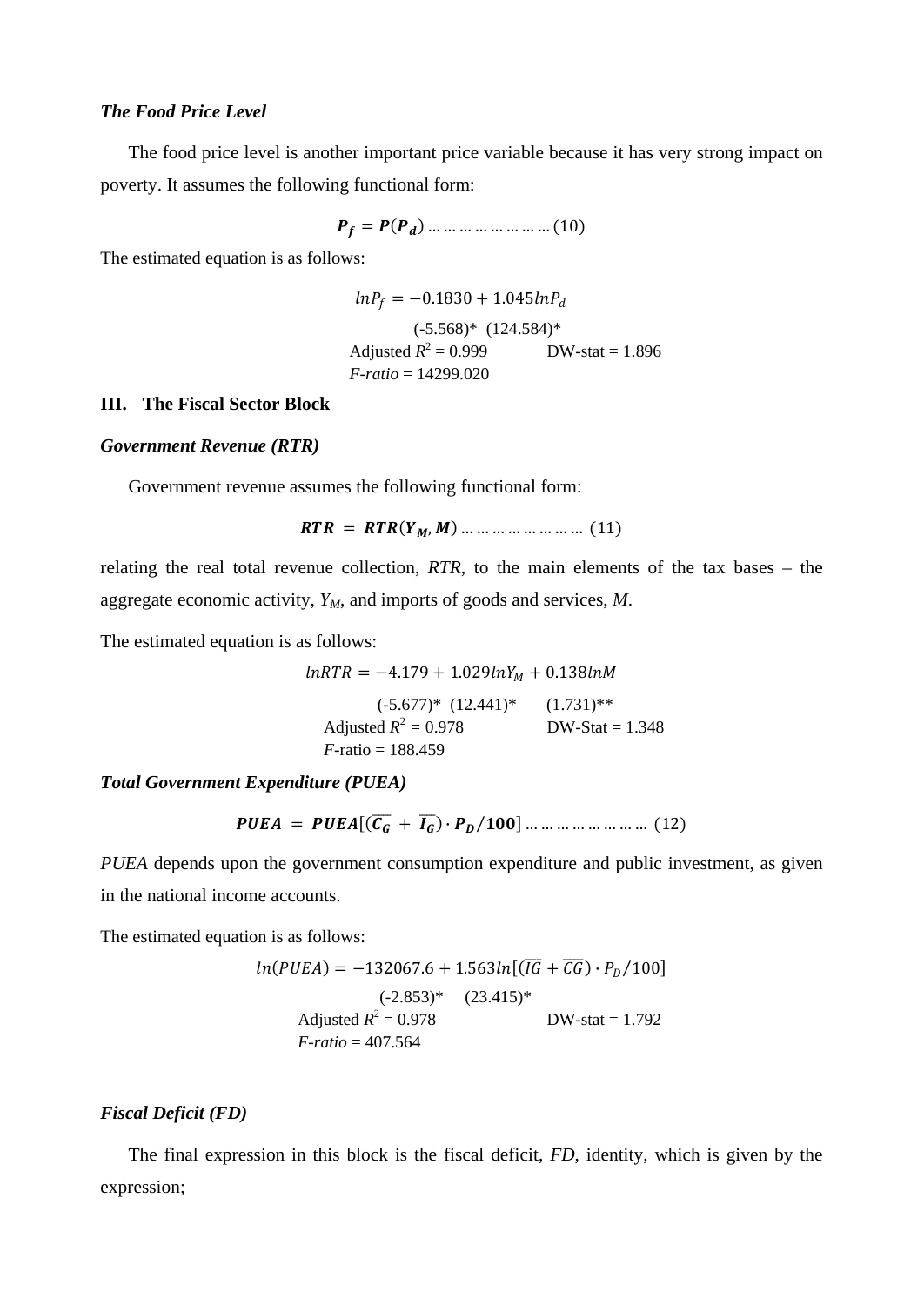#### **IV. The Monetary Sector Block**

Monetary policy has two tools, namely, changes in money supply and the interest rate. In this model, the money supply is modelled as behaviourally determined while the interest rate is taken as exogenously set.

#### *Change in Money Supply (DMS)*

The change in money supply assumes the following functional form:

$$
DMS = DMS(FD, \bar{r}, Y_M \cdot P_D/100) \dots \dots \dots \dots \dots \dots \dots \dots \dots (14)
$$

relating the change in money supply to the fiscal deficit,  $FD$ , the real interest rate,  $\bar{r}$ , and the real income,  $Y_M$ . The real interest rate and nominal income are the traditional measure of change in demand of money. The third determinant of the change in money supply, the fiscal deficit, captures the process of seignorage by the government to finance the deficit.

The estimated equation is as follows:

$$
DMS = -45480.670 + 0.4597FD - 7884.368r + 0.0465Y_M
$$
  
\n
$$
(-1.352) \qquad (1.921)*** \quad (-2.339)** \quad (4.796)*
$$
  
\nAdjusted  $R^2 = 0.952$  \qquad DW-stat = 2.14  
\n*F*-ratio = 109.134

# *Money Supply*

The money supply is derived through a simple identity as follows:

$$
MM = DMS + MM_{-1} \dots \dots \dots \dots (15)
$$

# **V. Current Account of the Balance of Payments Block**

# *The Current Account (CA)*

The current account (as percentage of GDP) is measured through the following identity:

$$
CA = \frac{X \cdot \overline{UVIX} \cdot \varepsilon - M \cdot \overline{UVIM} \cdot \varepsilon + \overline{NFI} \cdot \frac{P_d}{100}}{Y_M \cdot \frac{P_d}{100}} \dots \dots \dots \dots \dots \dots \dots \dots (16)
$$

This identity is the ratio of the sum of the net exports and net factor income from abroad to the nominal GDP level in the economy.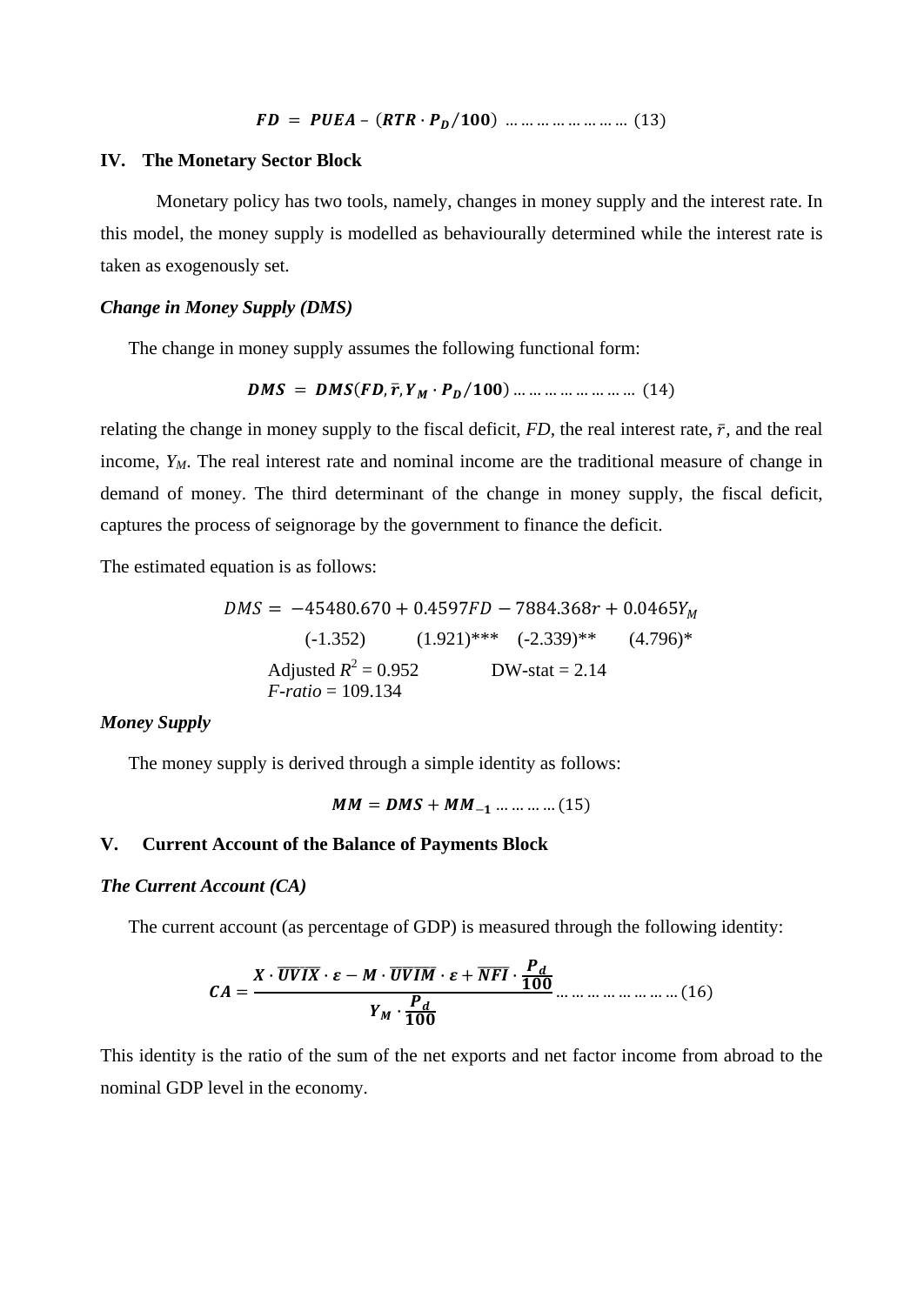# **VI. Employment and Poverty Block**

#### *Level of Employment*

The employment demand equation is of the following functional form:

 $E = E(Y_M, \overline{RW})$  … … … … … … … … (17)

In this functional form, the level of employment is dependent on the real income and the real wage rate,  $\overline{RW}$ .

The estimated equation is as follows:

$$
lnEmp = -0.5962 + 0.4431lnY_M - 0.4675lnRW
$$
  
(-0.760) (17.816)\* (-5.143)\*  
Adjusted  $R^2 = 0.987$ , DW-Stat = 1.549  
*F*-ratio = 433.892

# *Level of Poverty*

The level of poverty assumes the following functional form:

$$
POV = POV \left(\frac{Y_M}{Pop}, \frac{P_f}{P_d}\right) \dots \dots \dots \dots \dots \dots \dots \dots \dots \dots \dots \dots \tag{18}
$$

In this functional form, the level of poverty depends on the real per capita income  $\left(\frac{Y_M}{P_{op}}\right)$ , and on the relative food price  $\left(\frac{P_f}{P_d}\right)$  $\frac{f}{P_d}$ .

The estimated equation is as follows:

$$
lnPov = 15.9778 - 1.2421ln\left(\frac{Y_M}{\overline{Pop}}\right) + 3.0239ln\left(\frac{P_f}{P_d}\right)
$$
  
(6.130)\* (-4.838)\* (2.704)\*  
Adjusted  $R^2 = 0.795$  DW-stat = 1.813  
*F*-ratio = 22.737

#### **3.2 Block Linkages or the Complete Model**

Based on the above specification of the model, it is important to understand how the variables or blocks are linked to each other in the system, as shown in Chart 1. The first is the real sector block, the components of which include equations from other blocks too: two from the fiscal block and two from the external block. Once the components in this block are estimated, we will have an estimate of the GDP, which then will be used in other blocks. The second block is the price level block. The price equation, in this block, is determined through two blocks. These are the monetary block and the external block. This block, in succession, impacts almost all other blocks. Price variables in this model connect the real and monetary sectors. That is, a shock to the monetary sector affects the real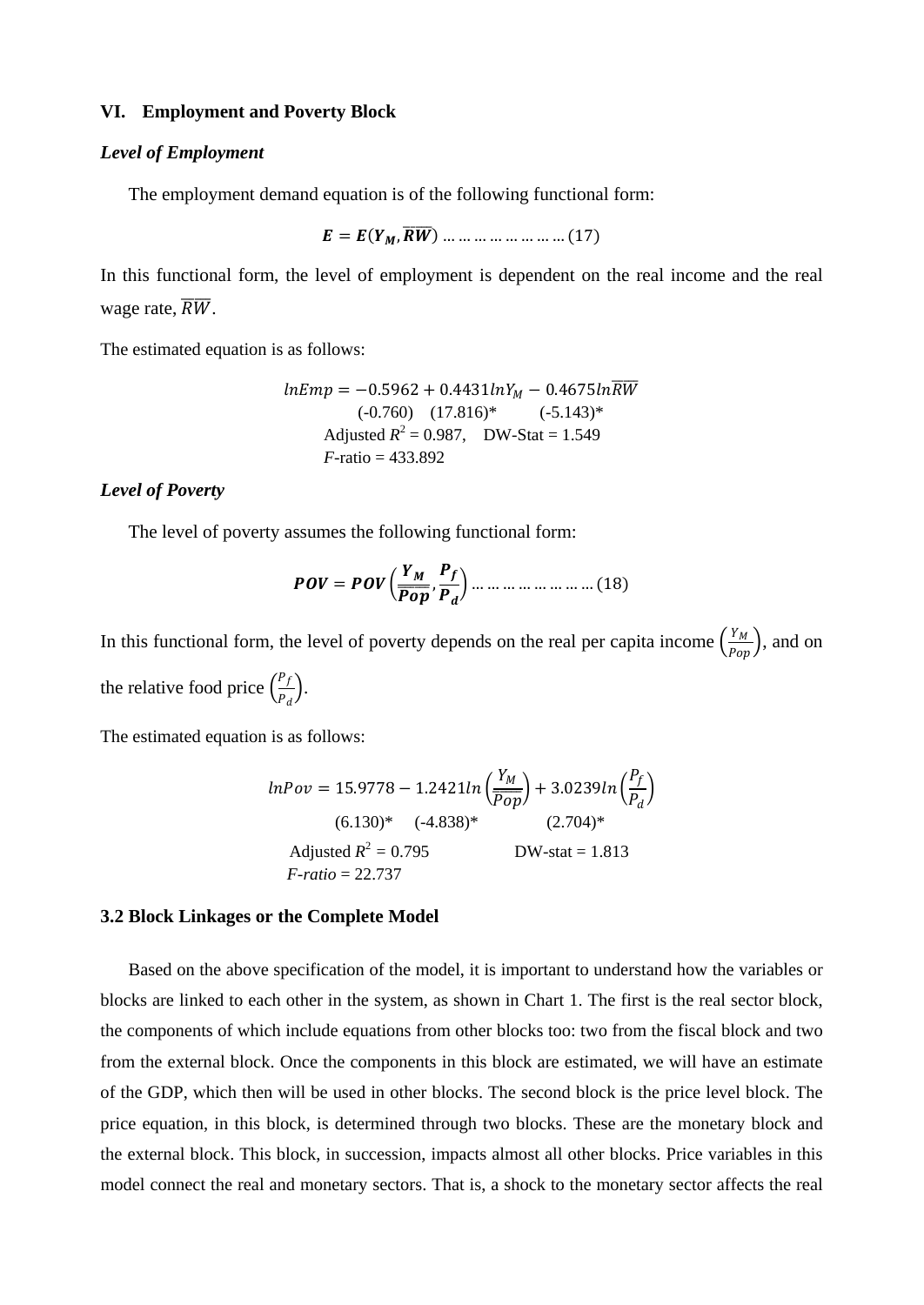sector through price effects. A shock arising from the real sector also changes the price variable but indirectly via monetary variables. The third block is the fiscal sector block. As can be seen from the Keynesian identity, this block is crucial for determining the aggregate demand. In fact, the public investment is an important variable in determining the private investment. Other impact of the fiscal

sector on this block is through the level of direct taxation in the private consumption expenditure equation. Another important influence of this block is on the monetary block, where it is assumed to be an important determinant of the change in money supply.

Monetary block, the fourth block in the model, interacts with other blocks through the money supply and the real rate of interest. It affects the real sector mainly through the price variables. Also, the real rate of interest determines private fixed investment. Real



exports and imports of goods and services in the final demand block are also influenced by this block. The fifth block is the international trade block. The main output in this block is the current account deficit, which is determined through the real, the price, and the monetary block. The final block in the model is the social sector and the labour market block, which depends on the outcomes of the first two blocks, namely, the real sector block and the price level block.

# **4. RESULTS OF MODEL SIMULATIONS**

## **4.1 Policy Variables**

There are a number of policy variables in the model. These variables can be categorized into the fiscal policy, monetary policy, and trade policy variables, as follows:

# *Fiscal Policy Variable*

- 1 Level of Direct Taxation  $(\bar{t})$
- 2 Government Consumption Expenditure  $(\overline{C_G})$
- 3 Public Investment  $(\bar{l}_G)$

# *Monetary Policy Variables*

4. Real Interest Rate  $(\bar{r})$ 

# *Trade Policy Variables*

6. Nominal Exchange Rate  $(\varepsilon)$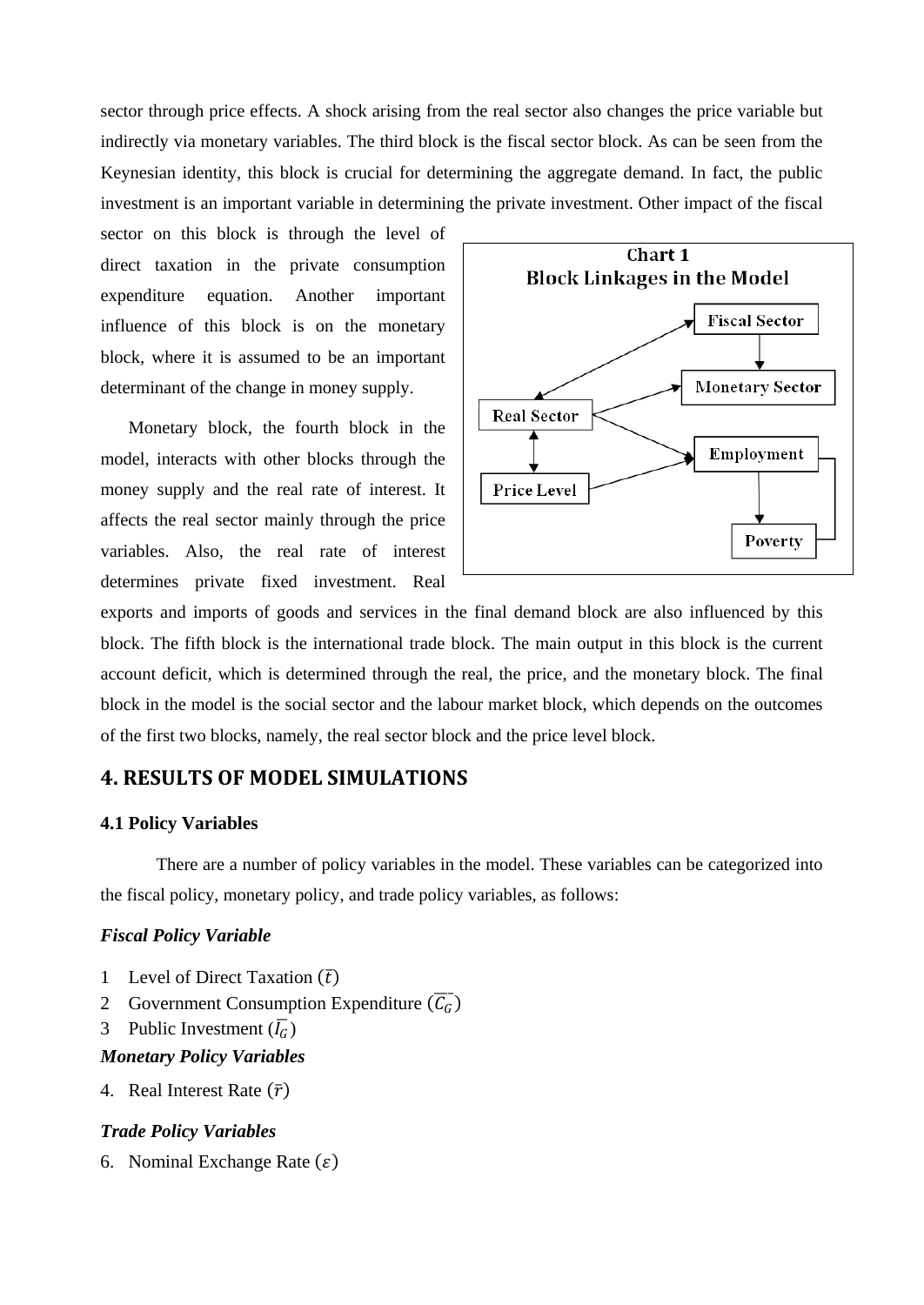# **4.2 Results of** *Ex Post* **Simulations**

This subsection presents the result of *ex post* simulation for the period observed, 1980-81 to 2008-09. As shown in Table 1, the tracking performance of the model and its forecasting accuracy is satisfactory as evaluated on the basis of the root mean square error (RMSE), mean absolute error (MAE), and the Theil's *U* inequality coefficient. The Theil's inequality coefficient (U) does not exceed the value of 0.1 for any variable, which renders the model well for future policy simulations. This can also be seen from the correlation coefficients (between the actual and simulated series).

**Table 1** 

| rabie 1                                                     |                    |             |            |        |             |                        |                 |  |  |  |  |  |  |
|-------------------------------------------------------------|--------------------|-------------|------------|--------|-------------|------------------------|-----------------|--|--|--|--|--|--|
| <b>Criteria for Goodness of Fit of the Simulation Model</b> |                    |             |            |        |             |                        |                 |  |  |  |  |  |  |
| <b>Variable</b>                                             | <b>Correlation</b> | <b>RMSE</b> | <b>MAE</b> |        | <b>Mean</b> |                        |                 |  |  |  |  |  |  |
|                                                             |                    |             |            | Value  | $Bias^a$    | Variation <sup>b</sup> | $(1981 - 2009)$ |  |  |  |  |  |  |
| LnCP                                                        | 0.9946             | 0.0348      | 0.0278     | 0.0012 | 0.0015      | 0.0161                 | 14.68           |  |  |  |  |  |  |
| LnIP                                                        | 0.9937             | 0.0456      | 0.0358     | 0.0018 | 0.0000      | 0.0032                 | 12.77           |  |  |  |  |  |  |
| LnX                                                         | 0.9853             | 0.0768      | 0.0646     | 0.0029 | 0.0001      | 0.0125                 | 13.08           |  |  |  |  |  |  |
| LnM                                                         | 0.9827             | 0.0527      | 0.0412     | 0.0020 | 0.0000      | 0.0087                 | 13.27           |  |  |  |  |  |  |
| LnPd                                                        | 0.9998             | 0.0123      | 0.0100     | 0.0015 | 0.0002      | 0.0039                 | 4.32            |  |  |  |  |  |  |
| LnPf                                                        | 0.9996             | 0.0204      | 0.0153     | 0.0024 | 0.0068      | 0.0400                 | 4.11            |  |  |  |  |  |  |
| LnRTR <sup>c</sup>                                          | 0.9918             | 0.0327      | 0.0280     | 0.0012 | 0.0000      | 0.0043                 | 13.31           |  |  |  |  |  |  |
| $Ln$ PUEA <sup>c</sup>                                      | 0.9903             | 85876       | 70269      | 0.0393 | 0.0000      | 0.0049                 | 903573          |  |  |  |  |  |  |
| <b>LnDMS</b>                                                | 0.9804             | 37326       | 29574      | 0.0718 | 0.0000      | 0.0099                 | 258860          |  |  |  |  |  |  |
| LnEmp                                                       | 0.9947             | 0.0216      | 0.0184     | 0.0031 | 0.0000      | 0.0026                 | 3.53            |  |  |  |  |  |  |
| LnPov                                                       | 0.9102             | 0.1051      | 0.0848     | 0.0158 | 0.0000      | 0.0537                 | 3.31            |  |  |  |  |  |  |
| $LnY_M$                                                     | 0.9984             | 0.0134      | 0.0120     | 0.0017 | 0.0004      | 0.0056                 | 14.99           |  |  |  |  |  |  |

**Notes:** Correlation is a coefficient of actual and simulated series; *RMSE-*root mean squared error; *MAE*-mean absolute error; *Theil's U*-Theil's Inequality Coefficient; Value-value of Theil's U; *Bias*-fraction of error due to bias; *Variation*-fraction of error due to different variation; *MEAN*mean value of variable over the period.

*<sup>a</sup>* This component of the Theil's inequality coefficient shows that the cause of discrepancy between predictions and realizations is the difference between their means.

<sup>*b*</sup> This component of the Theil's inequality coefficient shows that another cause of discrepancy between predictions and realizations is the difference between their variances.

 $c^c$  Note that for these two variables, the measurement period is from 1991-2009.

## **4.3 Policy Simulations**

We now turn to the *ex ante* simulations of the model involving medium-term macroeconomic projections from 2010-11 to 2012-13 based on the choice of particular instruments of policy described above. We first develop the 'base scenario' as follows:

**base scenario:** This scenario as shown in Table 2 essentially reflects the policy stance in the on-going IMF program of Pakistan through a Standby Agreement. The focus of the program is primarily on stabilisation. As such, the fiscal deficit is projected to fall from over 5 percent of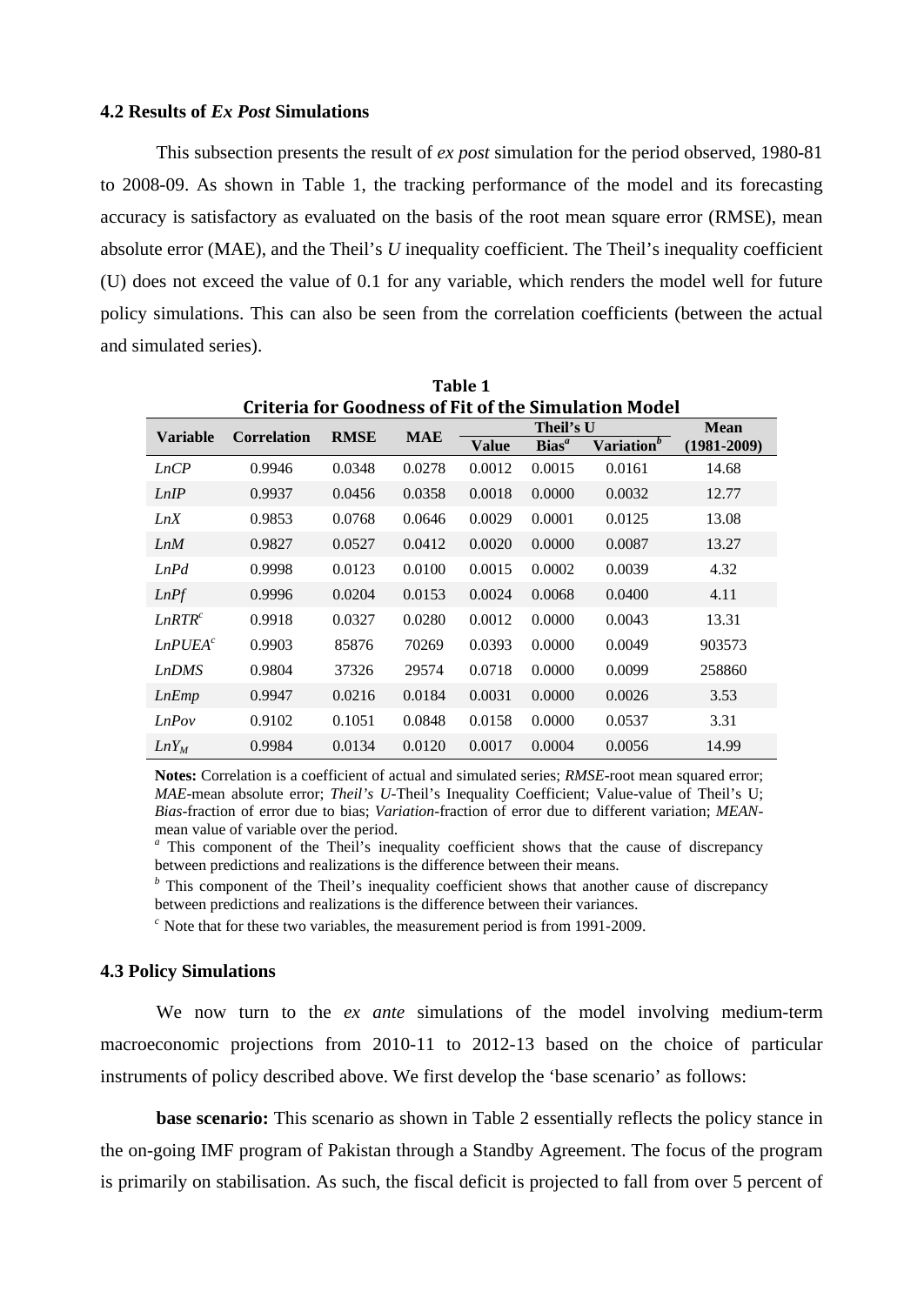the GDP in 2009-10 to 4 percent in 2010-11 and to 3.5 percent by 2010-13, based on a strong tax effort and containment of expenditure. The current account deficit is to be maintained at relatively low levels of just above 3 percent of the GDP. The inflation rate is to be brought down to low single digit rate of 6 percent by 2012-13.

The policy mix in the base scenario which helps in the attainment of these targets is as follows:

- (i) the revenue-to-GDP ratio will have to increase from 12.9 percent in 2009-10 to 14.3 percent in 2012-13, while public expenditure will have to brought down from 18.4 percent of the GDP to 17.7 percent of the GDP, achieved by strong containment of public expenditure and only limited growth in public investment.
- (ii) real interest rate maintained at 2.5 percent over the period, implying a relatively contractionary stance of monetary policy.
- (iii) enough nominal exchange rate depreciation to ensure that the REER does not appreciate in relation to the level attained in 2009-10.

The consequences of the policy mix in the IMF program is that the economy remains on trajectory of low growth rate of the GDP, projected by the model at 3.5 percent in 2010-11 rising somewhat to 4.4 percent by 2012-13. The unemployment rate continuously rises reaching 10 percent by 2012-13 while an additional 8.9 million people fall below the poverty line in the next three years. The model clearly demonstrates the sharp trade-off between stabilisation and growth implicit in the IMF program.

We now examine the impact on the economy of different forms of stimuli for economic revival as follows:

**fiscal stimulus:** In this scenario, public investment grows faster by 5 percent each year in relation to the growth rate annually in the base scenario. This implies that public investment is about 15 percent higher by 2012-13. The model simulation reveals the following:

- (i) the fiscal deficit is larger by 0.2 percent of the GDP in 2010-11 and by 0.5 percent of the GDP in 2012-13. However, the deficit remains low and within safe financing limits
- (ii) the current account deficit is only marginally larger, by about 0.2 percent of the GDP in 2012-13
- (iii) the rate of inflation is, more or less, unchanged. While there is some faster expansion of the money supply due to somewhat larger borrowing of the government from the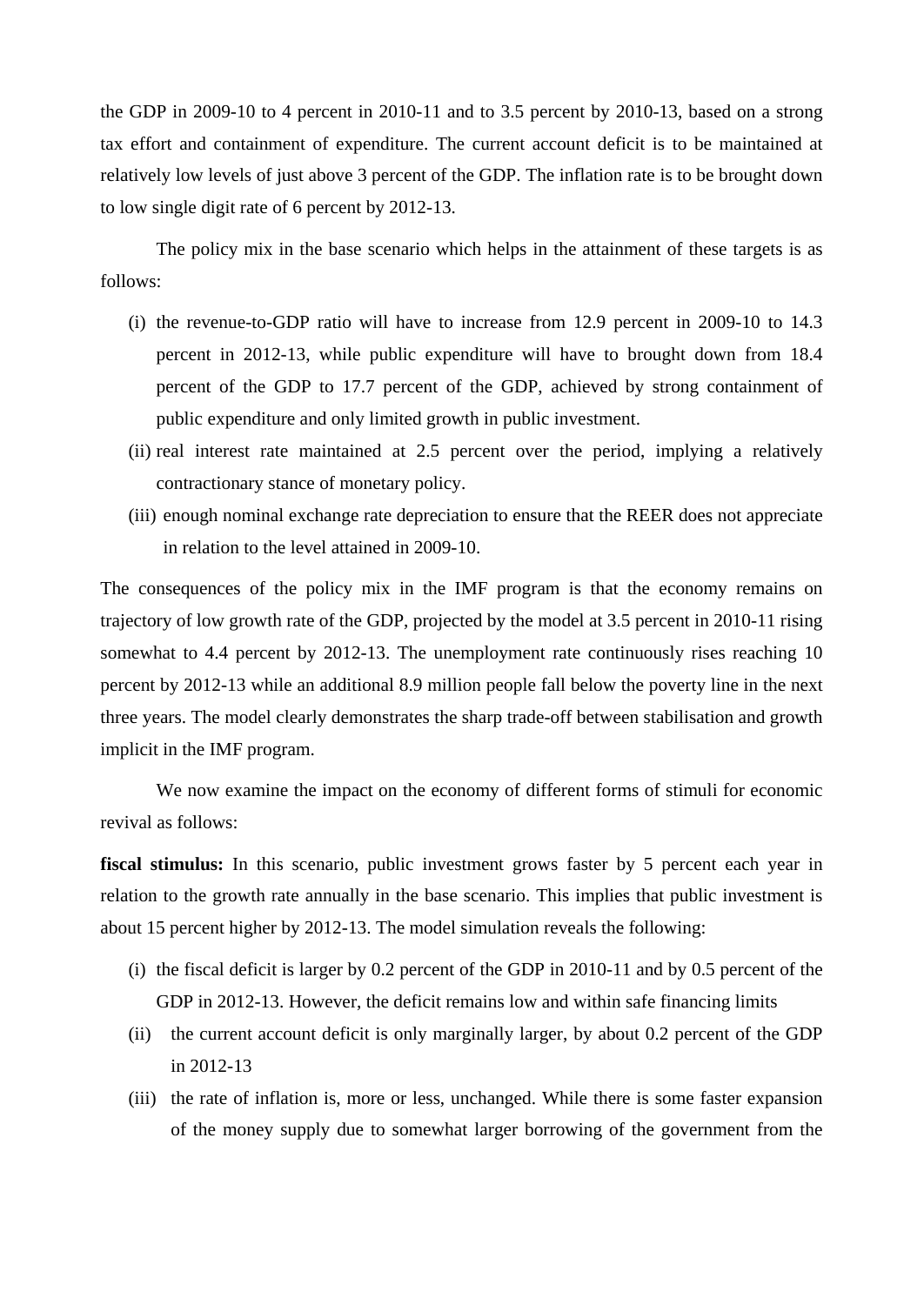Central Bank to partly finance the larger deficit this is countered by the supply-side response of higher GDP

(iv) the GDP growth rate rises by 0.4 percent in 2010-11 and by as much as 0.8 percent in 2012-13, not only due to the multiplier effects of higher public expenditure but also more public investment 'crowd-in' more private investment.

The basic conclusion is that the fiscal stimulus via higher public investment is effective in raising the GDP growth rate without jeopardising significantly the process of stabilisation of the economy. The consequence is that by 2012-13 almost half a million more jobs are created and there are almost one million less poor people in relation to the base scenario.

|                                                                             | requesting indicators ander plucient r oney becharios<br>Projections <sup>a</sup> |                 |           |                                  |           |                                    |           |                                         |           |  |  |
|-----------------------------------------------------------------------------|-----------------------------------------------------------------------------------|-----------------|-----------|----------------------------------|-----------|------------------------------------|-----------|-----------------------------------------|-----------|--|--|
|                                                                             | 2009-<br>10                                                                       | <b>Baseline</b> |           | <b>Fiscal</b><br><b>Stimulus</b> |           | <b>Monetary</b><br><b>Stimulus</b> |           | <b>Exchange Rate</b><br><b>Stimulus</b> |           |  |  |
|                                                                             |                                                                                   | $10 - 11$       | $12 - 13$ | $10 - 11$                        | $12 - 13$ | $10 - 11$                          | $12 - 13$ | $10 - 11$                               | $12 - 13$ |  |  |
| THE REAL SECTOR BLOCK (Growth Rates, %)                                     |                                                                                   |                 |           |                                  |           |                                    |           |                                         |           |  |  |
| <b>GDP</b>                                                                  | 4.1                                                                               | 3.5             | 4.4       | 0.4                              | 0.8       | 0.0 <sup>a</sup>                   | $-0.1$    | 0.1                                     | 0.3       |  |  |
| <b>Private Consumption</b>                                                  | 2.3                                                                               | 3.7             | 4.0       | 0.2                              | 0.6       | 0.0                                | $-0.2$    | 0.1                                     | 0.2       |  |  |
| <b>Public Consumption</b>                                                   | 2.5                                                                               | $-1.0$          | 2.0       | 0.0                              | 0.0       | 0.0                                | 0.0       | 0.0                                     | 0.0       |  |  |
| Private Investment                                                          | $-6.9$                                                                            | 8.2             | 8.3       | 1.3                              | 1.8       | 0.2                                | 0.7       | $-0.3$                                  | 0.1       |  |  |
| <b>Public Investment</b>                                                    | 2.5                                                                               | 4.0             | 7.5       | 5.0                              | 5.0       | 0.0                                | 0.0       | 0.0                                     | 0.0       |  |  |
| <b>Exports of Goods and Services</b>                                        | 1.6                                                                               | 6.1             | 3.8       | 0.0                              | 0.0       | 0.0                                | 0.0       | 0.0                                     | 0.4       |  |  |
| Imports of Goods and Services                                               | $-12.7$                                                                           | 8.2             | 4.0       | 0.4                              | 0.6       | 0.0                                | 0.0       | $-0.9$                                  | $-0.5$    |  |  |
| THE FISCAL BLOCK (As percentage of GDP)                                     |                                                                                   |                 |           |                                  |           |                                    |           |                                         |           |  |  |
| <b>Total Revenue</b>                                                        | 12.9                                                                              | 13.7            | 14.3      | 0.0                              | 0.0       | 0.0                                | 0.0       | $-0.1$                                  | $-0.1$    |  |  |
| <b>Total Expenditure</b>                                                    | 18.9                                                                              | 17.7            | 17.7      | 0.3                              | 0.6       | 0.0                                | 0.1       | 0.0                                     | 0.0       |  |  |
| <b>Fiscal Deficit</b>                                                       | 6.0                                                                               | 4.1             | 3.5       | 0.2                              | 0.5       | 0.0                                | 0.0       | 0.0                                     | 0.0       |  |  |
| THE PRICE LEVEL AND THE MONETARY BLOCK (%)                                  |                                                                                   |                 |           |                                  |           |                                    |           |                                         |           |  |  |
| <b>Money Supply</b>                                                         | 9.8                                                                               | 9.2             | 10.4      | 0.4                              | 1.0       | 0.4                                | 0.2       | 0.2                                     | 0.8       |  |  |
| Real Interest Rate                                                          | 3.0                                                                               | 2.5             | 2.5       | 0.0                              | 0.0       | $-2.5$                             | $-2.5$    | 0.0                                     | 0.0       |  |  |
| Rate of Inflation                                                           | 11.7                                                                              | 9.0             | 6.3       | 0.0                              | $-0.1$    | 0.0                                | 0.1       | 1.1                                     | 2.0       |  |  |
| THE CURRENT ACCOUNT OF THE BALANCE OF PAYMENTS BLOCK (As percentage of GDP) |                                                                                   |                 |           |                                  |           |                                    |           |                                         |           |  |  |
| <b>Exports of Goods and Services</b>                                        | 14.4                                                                              | 14.5            | 14.7      | 0.0                              | $-0.3$    | 0.0                                | 0.0       | 0.6                                     | 1.4       |  |  |
| Imports of Goods and Services                                               | 19.2                                                                              | 19.8            | 19.9      | 0.0                              | $-0.1$    | 0.0                                | 0.7       | 0.5                                     | 1.4       |  |  |
| <b>Current Account Deficit</b>                                              | 2.8                                                                               | 3.2             | 3.3       | 0.1                              | 0.2       | 0.0                                | 0.6       | 0.0                                     | $-0.1$    |  |  |
| THE EMPLOYMENT AND POVERTY BLOCK                                            |                                                                                   |                 |           |                                  |           |                                    |           |                                         |           |  |  |
| <b>Employment (Million Nos.)</b>                                            | 51.3                                                                              | 52.2            | 54.4      | 0.1                              | 0.4       | 0.0                                | $-0.2$    | 0.0                                     | 0.1       |  |  |
| Poverty (% of Population)                                                   | 33.3                                                                              | 34.7            | 36.6      | $-0.2$                           | $-0.8$    | 0.0                                | 0.3       | 0.0                                     | 0.0       |  |  |

**Table 2 Major Economic Indicators under Different Policy Scenarios**

*<sup>a</sup>* The projections for fiscal, monetary and exchange rate stimulus show only differences in relation to the baseline scenario.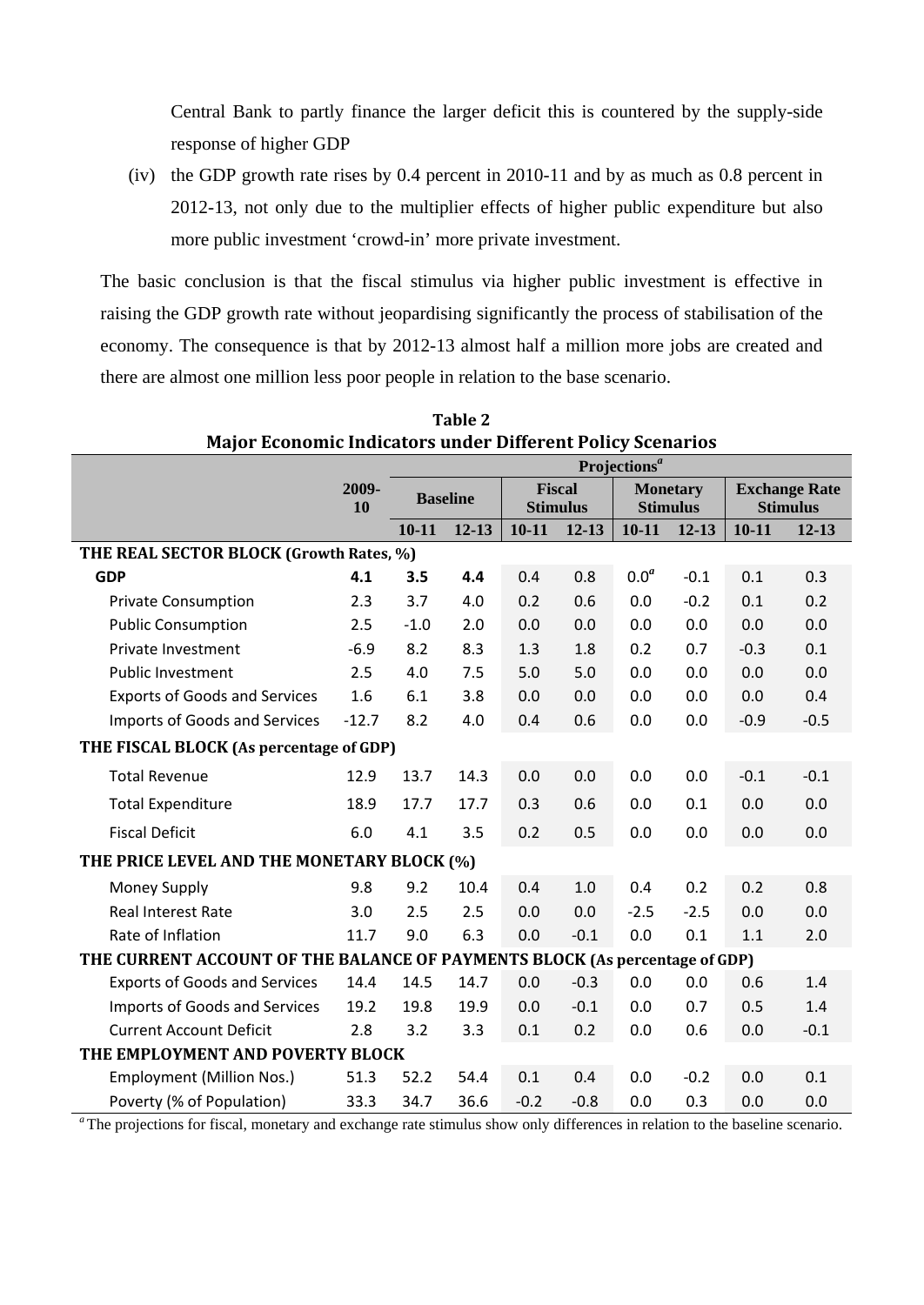**monetary stimulus:** In this scenario, the real rate of interest is brought down to zero in comparison to 2.5 percent in base scenario. Simulation of the model highlights the following:

- (i) the rate of monetary expansion is somewhat higher by about 0.2 percent in 2012-13 and, consequently, the rate of inflation is lightly higher
- (ii) the fiscal deficit is largely unaffected
- (iii) private investment grows faster by about 0.7 percent in 2012-13 and due to the resulting higher demand for imported machinery the current account deficit is larger by about 0.6 percent of the GDP in 2012-13
- (iv) the impact on the GDP growth is minimal as much of the incremental aggregate demand spills over into higher imports.

Therefore, a monetary stimulus involving a reduction in the real interest rate is largely ineffective in reviving the economy. Unemployment and poverty levels are, if anything, slightly larger than in the base scenario.

**exchange rate stimulus:** In this simulation, the nominal exchange rate depreciates at a faster rate of 5 percent annually in relation to the base scenario. Observed effects are as follows:

- (i) minimal effect on the fiscal deficit
- (ii) exports are stimulated and show faster growth of 0.4 percent in 2012-13 while there is some import compression by about 0.5 percent. Consequently, the current account deficit is somewhat smaller in 2012-13
- (iii) the impact on the rate of inflation is perceptible and it is higher by over 1.1 percent in 2010-11 and 2 percent by 2012-13.

The exchange rate stimulus is unsuccessful in raising the GDP growth significantly, by only about 0.3 percent in 2012-13, due partly to the negative impact on the level of private investment. Even this modest enhancement is achieved at the cost of significantly higher inflation. Consequently, the employment and poverty levels remain unchanged at the levels projected in the base scenario.

The basic conclusion that emerges from simulations of the model is that if the objective is to revive the economy then unambiguously the best strategy to follow is to provide a fiscal stimulus via an enhanced level of public investment in the economy. This minimises the tradeoff between growth rate and inflation and helps thereby in rising employment and reducing poverty. Other stimuli are not so effective in raising growth while exacerbating inflationary pressures in the economy.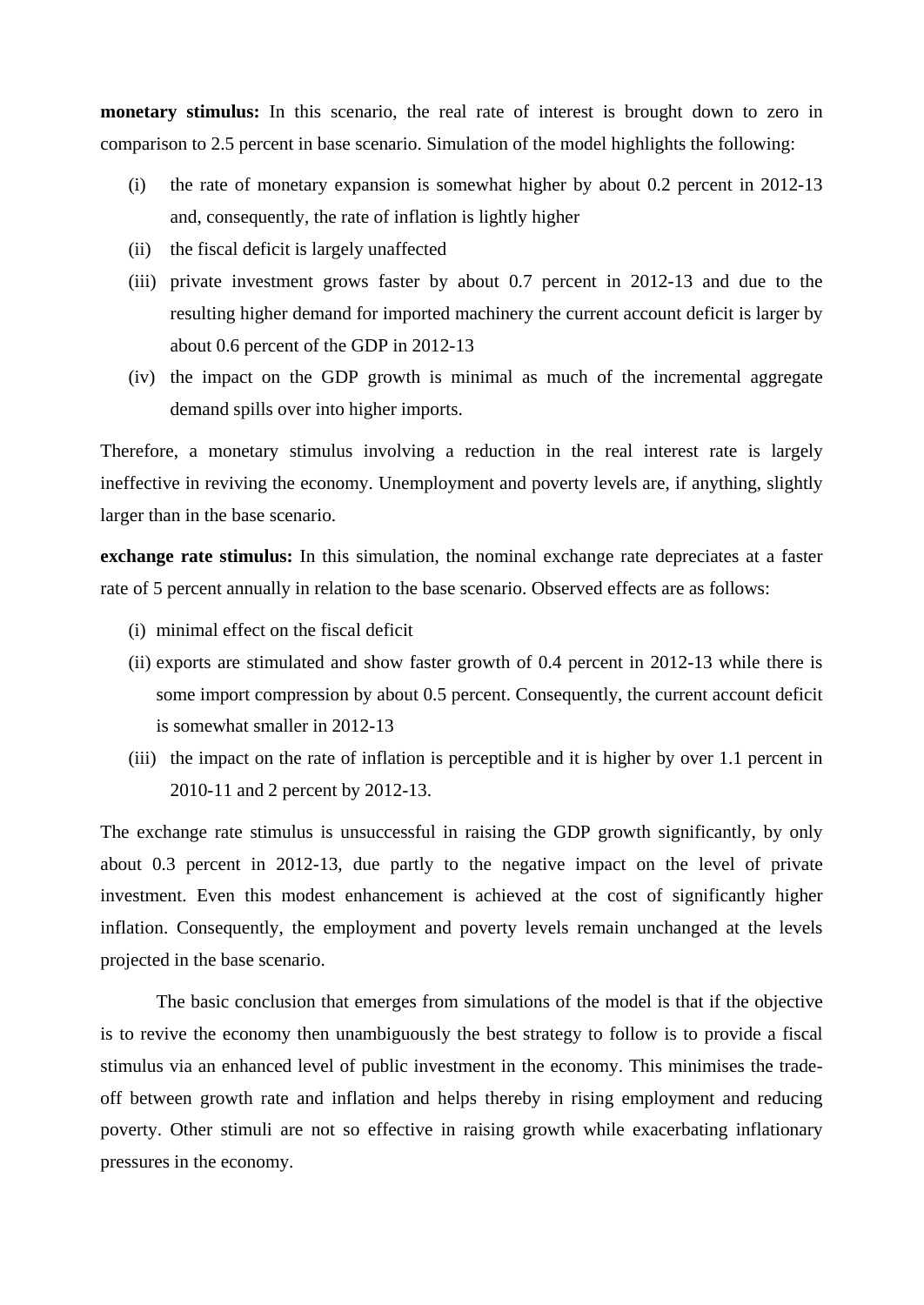The likely impact of enhanced public investment on growth is likely to be even greater if the PSDP is better prioritized and implemented with emphasis, first, on early completion of mature on-going projects and, second, with a higher share of allocations going to key sectors like power, water, agriculture, education and health.

# **5. CONCLUSION**

The paper has developed an open economy Keynesian aggregate demand model of the economy of Pakistan. The model has 18 equations and 40 variables. The latter include a set of policy variables which enable simulation of the impact on the process of stabilisation and growth of changes in fiscal, monetary and trade policies. *Ex post* simulation of the model from 1980-81 to 2008-09 reveals a satisfactory forecasting capability based on standard measures of predictive accuracy.

The model is used to make medium-term forecasts of economic trends upto 2012-13 with different policy scenarios. The basic scenario captures the policy mix embodied in the on-going IMF program with a strong emphasis on stabilisation by cutting down the 'twin' deficits and bringing down sharply the rate of inflation. The model shows that in this scenario the economy remains in a low trajectory of growth of below 4.5 percent and both unemployment and poverty will continue to rise rapidly.

The policy simulations reveal that if the objective is to revive the economy then unambiguously the best strategy is to provide a fiscal stimulus via a jump in the level of economy, which could also 'crowd-in' private investment. This strategy minimises the trade-off between growth and inflation and helps thereby in raising employment and reducing poverty. Other stimuli, like an expansionary monetary policy or faster depreciation in the exchange rate, are not so effective in raising growth while exacerbating inflationary pressures in the economy.